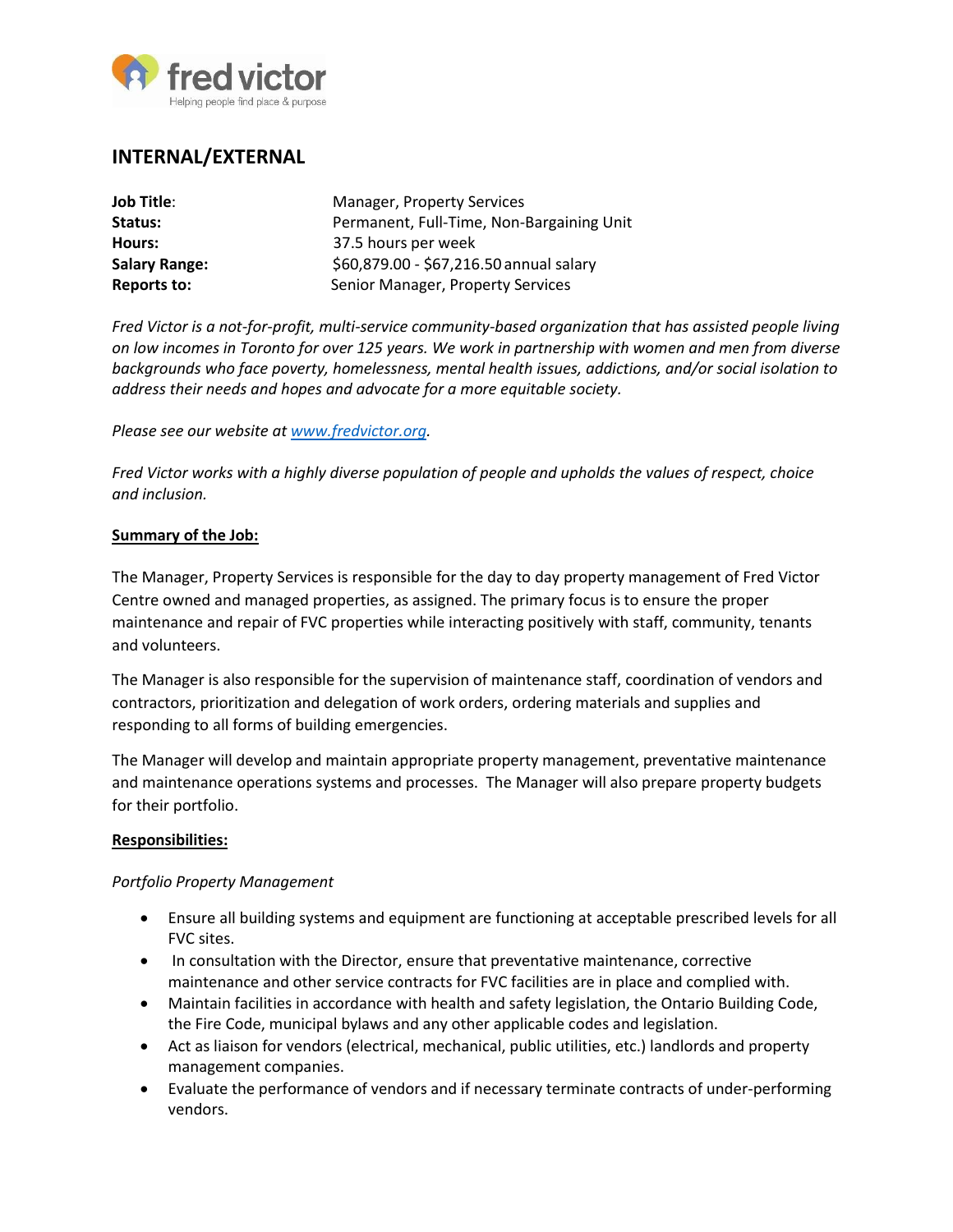

- Conduct monthly and semi-annual building inspections.
- Oversee capital repair and replacement projects according to the capital reserve plan.
- Ensure all required permits and licenses are obtained and up to date.
- Prepare scopes of work and tenders, and obtain quotes and proposals for required work in compliance with best practice and FV procurement process.
- Act as the primary point of contact with the Toronto Fire Department, City of Toronto Building Department, Ontario Ministry of Labour and other officials that may be in contact with FVC concerning assigned portfolio.
- Maintain and monitor a database and/or filing system of work orders, property maintenance records, equipment inventories and other facility management records.
- Initiate and help to maintain "green" facility management practices.
- Provide back up and assist property services staff as required.
- Share on-call duties.
- Consult with stakeholders regularly to encourage a collaborative environment and to solicit feedback on performance.
- Participate in organizational committees and forums as required.
- Other duties as negotiated with the Director.

### *Financial Management*

- Make purchases in accordance with budget, spending limit and FVC procurement policy.
- Process AP's for assigned portfolio.
- Prepare and monitor operating and maintenance budgets for FVC owned and managed
- properties.
- Develop annual capital replacement budgets.

### *Human Resources and Supervision*

- In conjunction with the Director, ensures the recruitment and training of property services staff in accordance with FVC human resources policies and procedures.
- Conduct regular staff meetings with portfolio Property Services staff.
- Plan and monitor staff work schedules.
- Ensure all FVC policies and procedures, funder requirements and government regulations are adhered to as they relate to the property maintenance and other department staff.
- Conduct probationary and annual performance evaluations for portfolio assigned staff.
- File incident reports and WSIB reports as and when required.

### *Administration*

- Prepare monthly reports and annual unit inspection reports and others as required by the Director
- Maintain accurate and up-to-date e-fling for contracts, leases, reports, building components, and any other information related to the function of the position and department as it relates to the portfolio.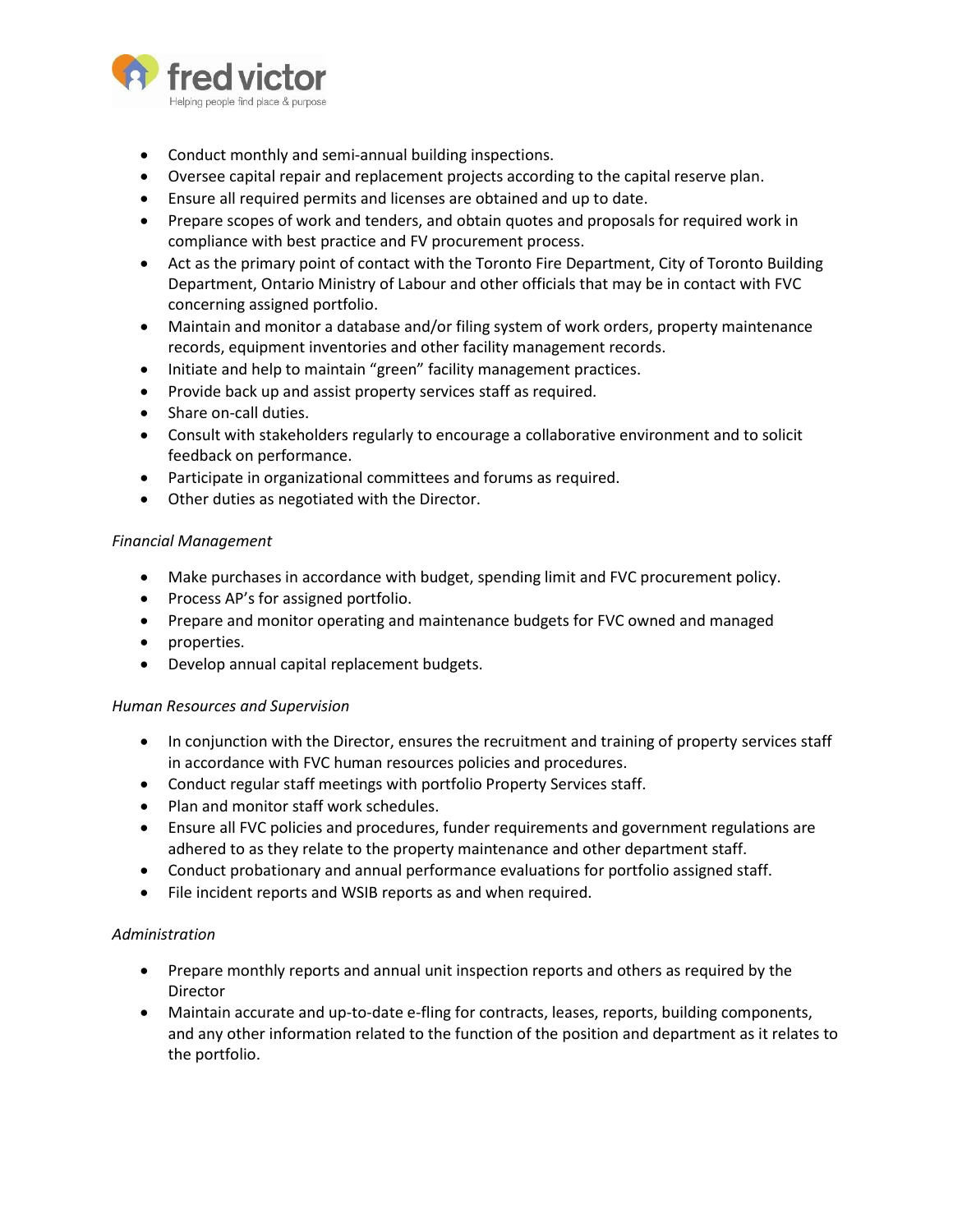

#### **Qualifications:**

- Degree, diploma or certificate in Property Management, Facilities Management or Building Sciences from a recognized post secondary program or a secondary school diploma and equivalent experience.
- Knowledge of property management theory and concepts.
- Minimum of five years' experience in property or facilities management in a not-for-profit setting.
- Ability to work independently; take initiative, and respond to emergencies.
- Strong organizational skills, ability to work in a busy environment, multi-task and prioritize.
- WHIMS Certification; First Aid; OH&S Supervisor training.
- Applied technical knowledge of building maintenance, construction, life safety systems, HVAC and elevator maintenance.
- Five years' supervisory experience.
- Ability to develop and adhere to budgets.
- Experience working in a community setting; understanding the issues of homelessness, poverty and discrimination and how these issues affect the lives of people living in poverty.
- Exceptional interpersonal skills in order to develop and maintain effective relationships with tenants, community members, staff, volunteers, contractors, suppliers, and other organizations and regulatory bodies.
- Excellent written and oral communication skills.
- Drivers License Class G.

### **The perks:**

- Comprehensive medical and dental coverage with premium 100% paid by employer
- Group retirement benefits
- Employee and family assistance plan
- Opportunities for professional development
- Challenging and meaningful work

### **Working Conditions:**

- Staff will have their own office however; they may be expected to travel to other FVC, depending upon portfolio assignment.
- Regular exposure to unpleasant odors and unhygienic situations. Staff must adhere to safety procedures and protocols.
- Exposure to Fred Victor Centre tenant and service users in crisis.
- Staff will be expected to keep regular office hours; however, there may be situations where flexibility of the work schedule will be required. There may be some evening, early morning and weekend hours, due to participation in on-call rotation.
- This work requires commitment and adherence to values, goals, policies and guidelines of Fred Victor